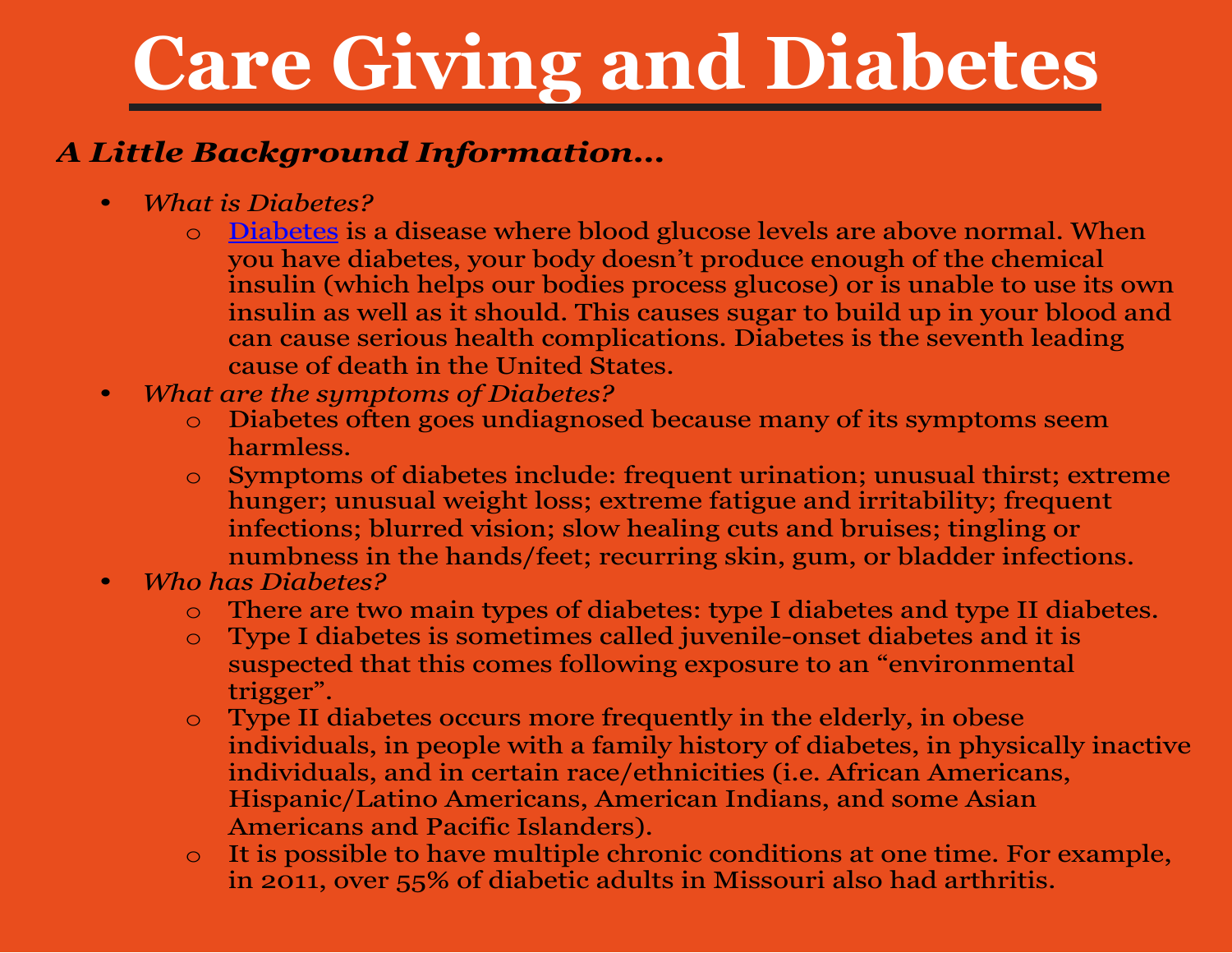#### *What to Do After a Diagnosis…* • *How to Take Care of Family Members with Diabetes*

- - o Learn about diabetes. Talk to your parent or loved one about coping with diabetes and find out what they need. If possible, find ways to help and be supportive. There's a lot to learn about diabetes. The more you know, the more you can assist your parent or loved one as they manage their diabetes.
- *Young Caregivers*
	- o Oftentimes the child of a person diagnosed with diabetes becomes their main caregiver. It is very important to keep in mind that these caregivers still be treated age appropriately. Some ways to do this include:
		- Keep things "normal". Make sure they still have experiences outside of caregiving.
		- **Watch for signs of stress, such as headaches, backaches and the** inability to sleep or eat. Developing a support network with other adults can help ease the young caregiver's burden.
		- Consider their duties a standard chore. Present chores as things that all family members do for each other to contribute, not because one member has too much pain to do them.
		- Choose their tasks wisely. Try to avoid making them uncomfortable by giving them age-appropriate duties.
- *College-age Caregivers*
	- o One of the biggest problems that many young adult caregivers face is that they no longer live at home, making it more difficult to be there for their parent or loved one. Here are a few important things to remember about long-distance care:
		- Don't feel guilty.
		- Create a contact list of people who have regular contact with your parent or loved one.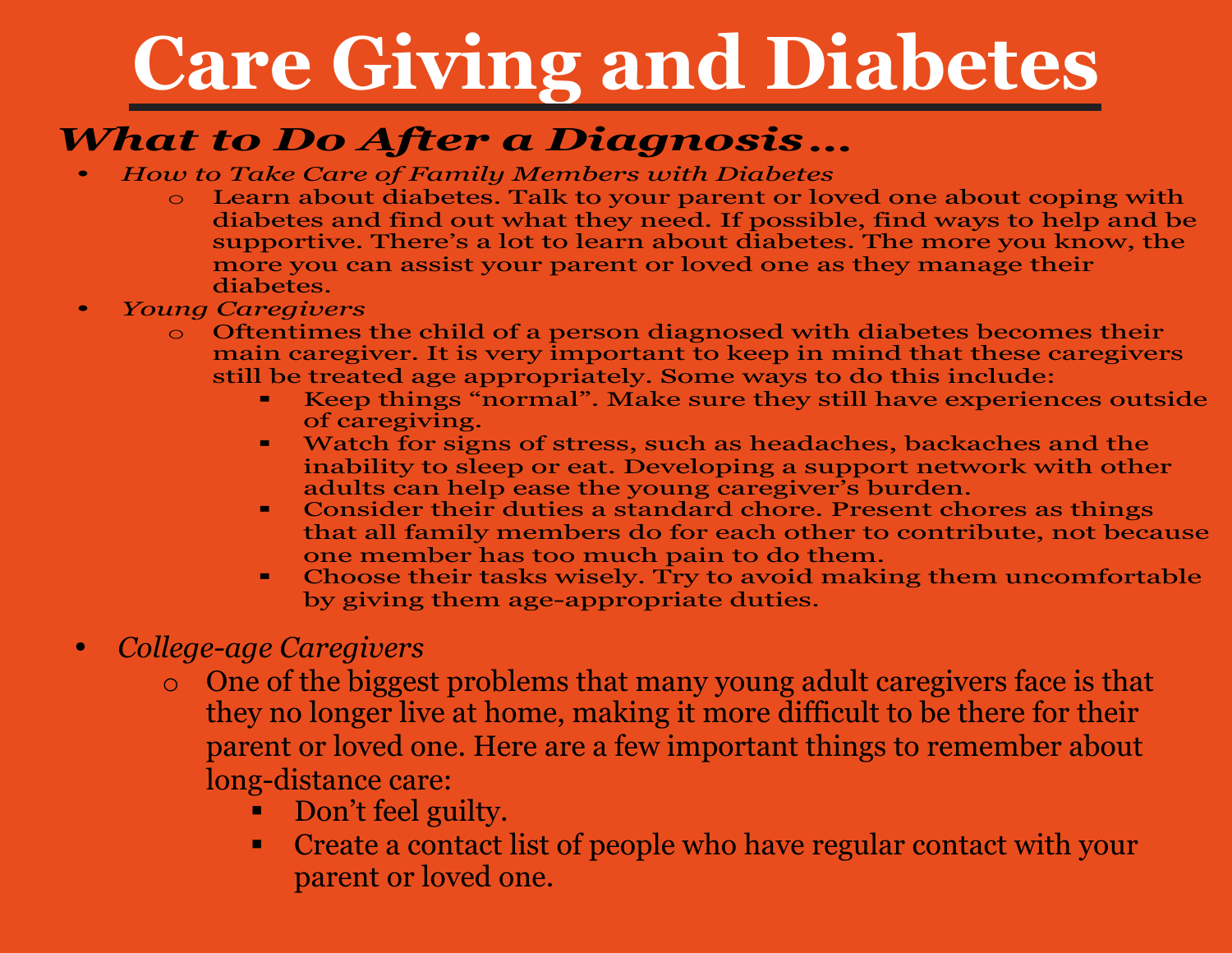- Collect important information before a potential crisis such as:
	- Medical
	- Insurance
	- Utilities
	- Financial
	- Legal
- Make visits productive.
- Get familiar with your parent's community resources.
- *Adult Caregivers*
	- o Adult caregivers will oftentimes have to deal with the unique situations of either having to care for a parent while starting their own family or having a spouse with a chronic illness. If a parent has diabetes, the coping tips for an adult caregiver are the same as they are for college-age caregivers. Caring for a spouse, however, can present its own set of challenges. Ways to support a spouse with diabetes include:
		- Offer help, but don't become the "diabetes police"
		- Adopt healthy habits for the whole household
		- Help make time for exercise
		- **Educate yourself**
		- Be prepared for mood swings
		- If sexual problems arise, talk about it

#### *Thinking Ahead...*

- *Are You at Risk for Diabetes?*
	- o Risk factors for type I diabetes include:
		- A family history of diabetes
		- A disease or injury of the pancreas
			- Some relatively rare infections and illnesses can damage the pancreas and cause type I diabetes
	- o Risk factors for type II diabetes include:
		- Obesity or being overweight
		- **Impaired glucose tolerance**